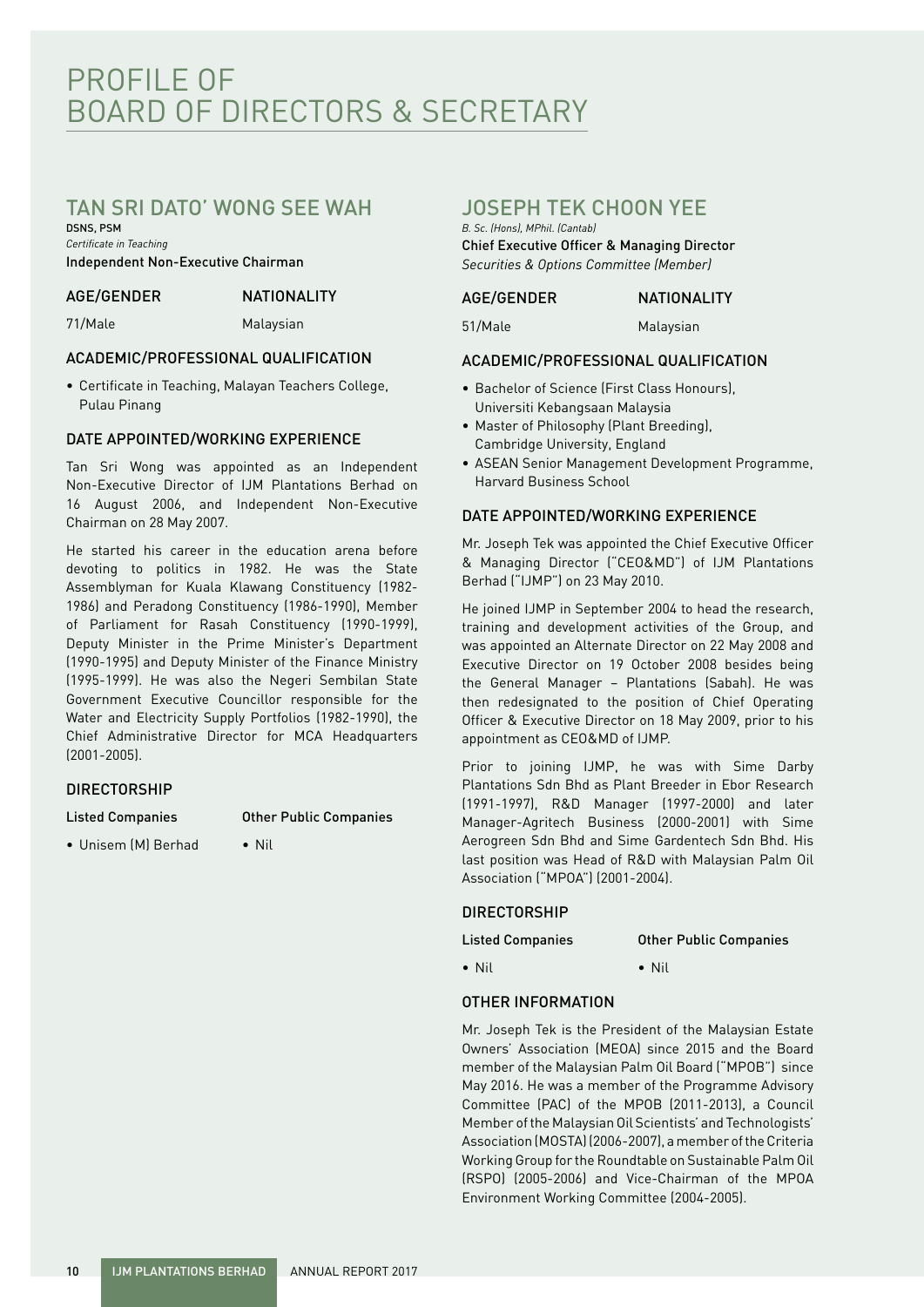## PURUSHOTHAMAN A/L KUMARAN

*B. Acc. (Hons), CA, MBA* Chief Financial Officer & Executive Director

Chief Executive Officer (Indonesia)

### AGE/GENDER NATIONALITY

55/Male Malaysian

#### ACADEMIC/PROFESSIONAL QUALIFICATION

- Bachelor of Accounting (Honours), University of Malaya
- Master of Business Administration, Anglia Polytechnic University, Cambridge, England
- Member of the Malaysian Institute of Accountants

#### DATE APPOINTED/WORKING EXPERIENCE

Mr. Puru Kumaran was appointed the Chief Financial Officer & Executive Director ("CFO&ED") of IJM Plantations Berhad ("IJMP") on 23 May 2010.

He joined IJMP as Financial Controller on 1 January 2004. He was redesignated to General Manager – Corporate Affairs & Finance on 1 January 2007, prior to his appointment as the CFO&ED. He was also appointed the Chief Executive Officer for the Group's Indonesian operations on 1 January 2016.

Prior to joining IJMP, he was with Unilever Group for over 14 years, serving various finance and commercial positions in Malaysia, England and Indonesia. His last post was as Commercial Director of its plantation operations in Malaysia.

#### DIRECTORSHIP

Listed Companies Other Public Companies

• Nil • Nil

DIRECTORSHIP

#### Listed Companies Other Public Companies

• Nil • Nil

#### OTHER INFORMATION

Mr. Ramachandran played a key role in the formation of the global multi-stakeholder platform, Roundtable on Sustainable Palm Oil ("RSPO") in 2004. He held the position of Vice Chairman and is currently an Honorary Member and Advisor to RSPO's Board of Govenors. He is also a Director of the Incorporated Society of Planters, ISP Management Sdn Bhd, Saraya Hygiene Malaysia Sdn Bhd and a member of the Board of Commissioners of PT Agro Indomas, Indonesia (a Carson Cumberbatch Company). He serves on the Board of Governors of the International School of Penang (Uplands) and as a Trustee of the Malaysian Estate Staff Provident Fund and The Planters' Benevolent Trust of Malaysia.

## M. RAMACHANDRAN A/L V D NAIR KMN

*B. Agri Sc (Econs), FMIM, FMOSTA, FISP, FBIM* Senior Independent Non-Executive Director *Audit Committee (Member) Nomination & Remuneration Committee (Chairman) Securities & Options Committee (Chairman)*

#### AGE/GENDER NATIONALITY

78/Male Singaporean/Permanent Resident of Malaysia

#### ACADEMIC/PROFESSIONAL QUALIFICATION

• Bachelor of Agricultural Economics and Technology, University of Adelaide, Australia

#### DATE APPOINTED/WORKING EXPERIENCE

Mr. Ramachandran was appointed an Independent Non-Executive Director of IJM Plantations Berhad on 28 May 2007.

He joined Socfin Group in 1962 after a short stint with Harrisons & Crossfield. He retired in 1996 as Director and Head of Plantations of Socfin Company Berhad. He worked for Tanjong PLC as a Managing Consultant from 1997 to 1998. In 1999, he was the Project Manager appointed by plantation companies to spearhead the formation of the Malaysian Palm Oil Association and served as its Chief Executive from January 2000 till April 2005. He continues to serve various bodies linked to plantation agriculture, which are essential to the overall well being of the agro-commodity based industry in Malaysia.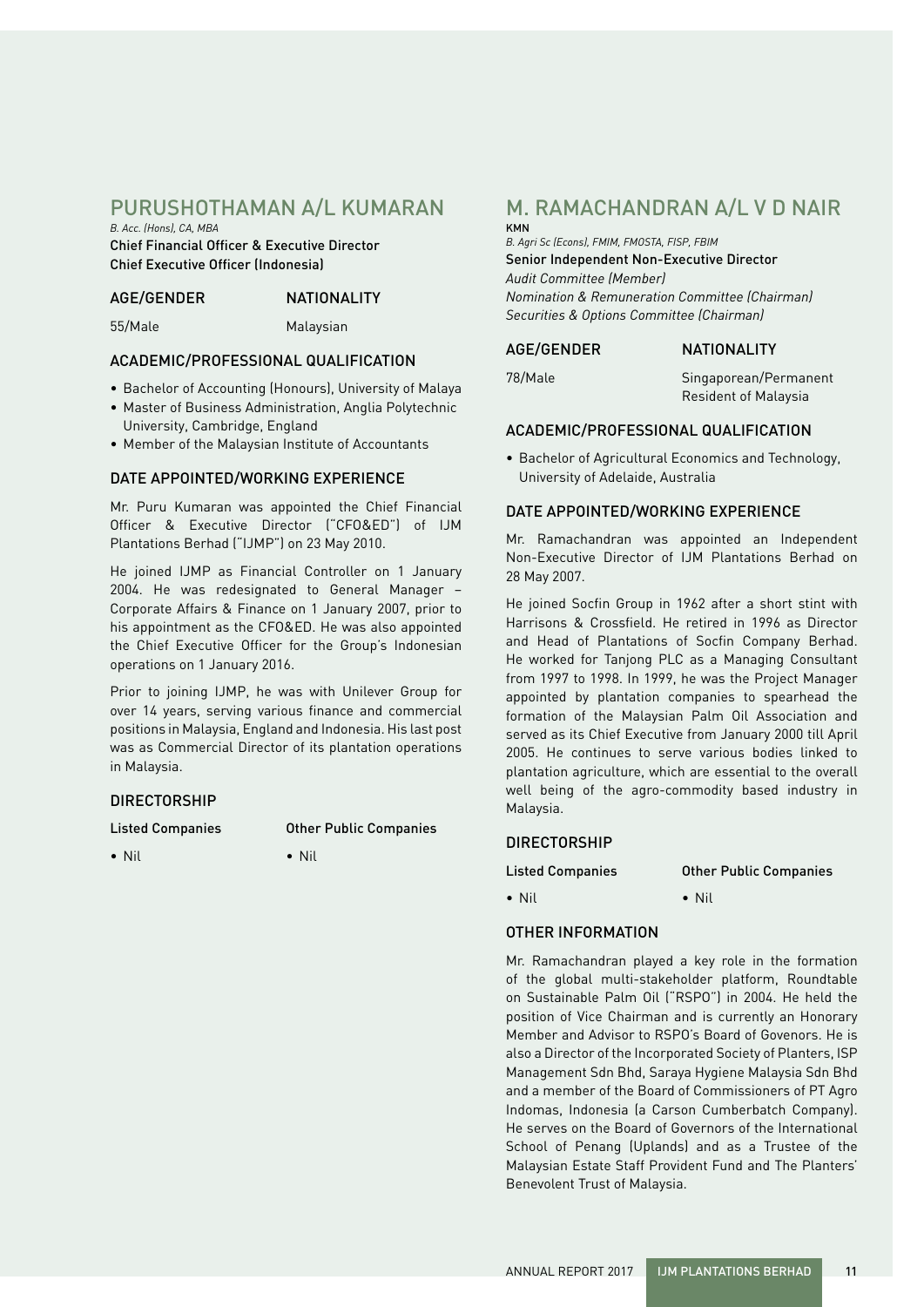## PROFILE OF BOARD OF DIRECTORS & SECRETARY

## PUSHPANATHAN A/L S A KANAGARAYAR

*CA(Scotland), CPA(M), CA(M)* Independent Non-Executive Director *Audit Committee (Chairman) Nomination & Remuneration Committee (Member)*

#### AGE/GENDER NATIONALITY

65/Male Malaysian

### ACADEMIC/PROFESSIONAL QUALIFICATION

- Member of the Institute of Chartered Accountants of **Scotland**
- Member of the Malaysian Institute of Certified Public Accountants ("MICPA")
- Member of the Malaysian Institute of Accountants ("MIA")

#### DATE APPOINTED/WORKING EXPERIENCE

Mr. Pushpanathan was appointed an Independent Non-Executive Director of IJM Plantations Berhad on 12 November 2012.

He retired as a partner of Ernst & Young on 31 December 2009. He has more than 39 years of experience in providing advisory, accounting and audit services in the role of a partner-adviser for a large number of clients based in Malaysia and internationally (both private and public corporations) in a variety of industries. He was also involved in share valuations of corporations, mergers and acquisitions, restructurings, takeovers, flotations, investigations and tax planning.

#### **DIRECTORSHIP**

#### Listed Companies

- Bursa Malaysia Berhad
- IJM Corporation Berhad

#### Other Public Companies

- Asian Institute of Finance Berhad
- Sun Life Malaysia Assurance Berhad
- Sun Life Malaysia Takaful Berhad
- MICPA
- Malaysian Community & Education Foundation

#### OTHER INFORMATION

Mr. Pushpanathan is currently a Council Member and EXCO Member of MICPA. He also serves as a member of the Listing Committee of Bursa Malaysia. He was a Board Member of the Malaysian Accounting Standards Board ("MASB") (2009-2015), Honorary Secretary of the Financial Reporting Foundation (2010-2015), President of MICPA (2012-2014), a Council Member of MIA (2012- 2014), Chairman of MICPA's Financial Statements Review Committee and is currently the Project Chairman of the Insurance Standards Working Group of MASB on IFRS 17. He also headed the MICPA Working Group, which undertook a revision of the specimen financial statements of Model Insurance Berhad. He has served as an inaugural member of the International Federation of Accountants (IFAC's) Developing Nations Permanent Taskforce for 2004/2005. He has been actively involved in the National Annual Corporate Report Awards (NACRA), which is jointly organised by MICPA, MIA and Bursa Malaysia, as Chairman of the Adjudication and/or Organising Committees from 2003 to 2009. He also serves as a Trustee of WWF-Malaysia.



*Orchid collection in Hundred Acre Wood*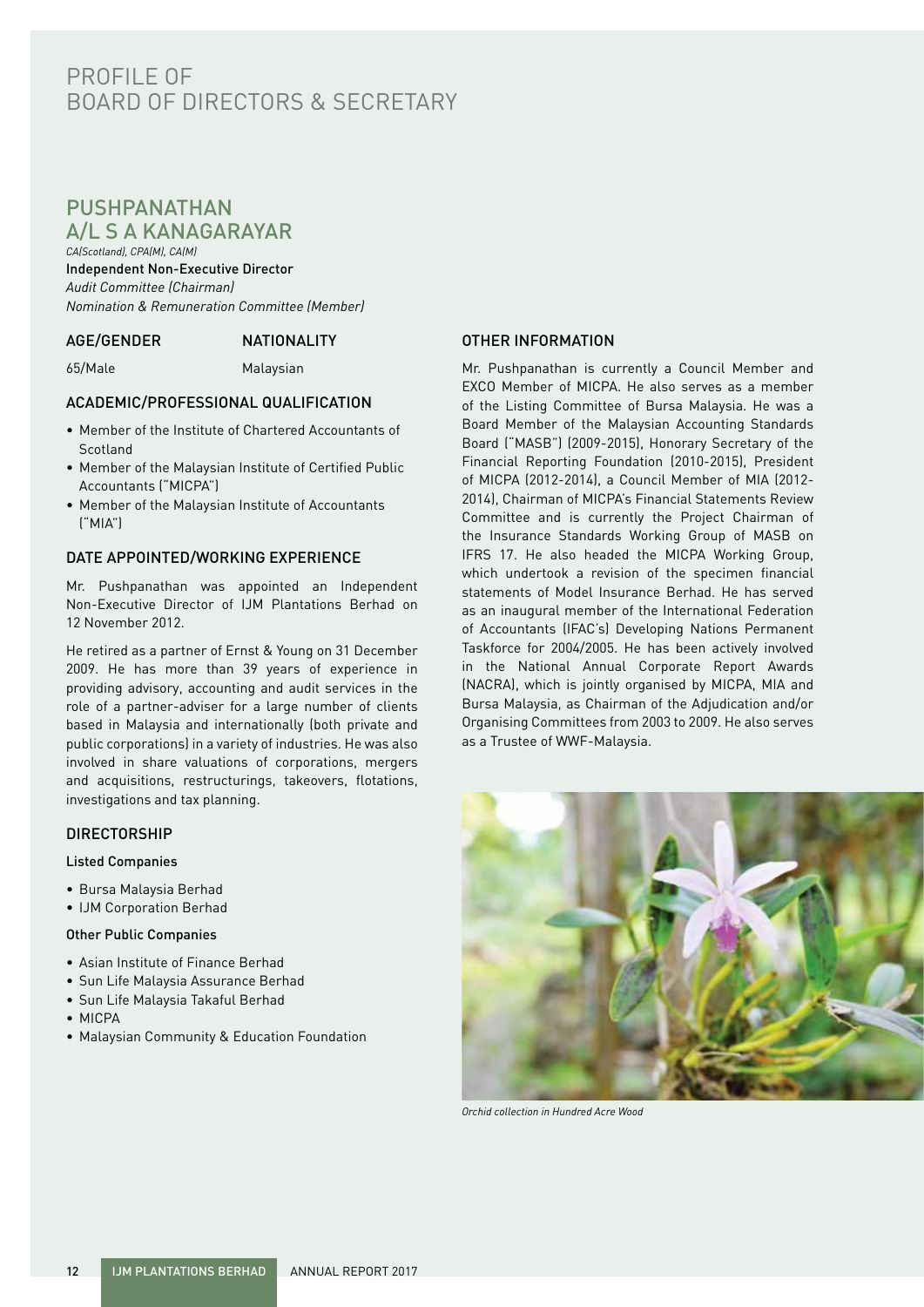## DATUK DR. CHOO YUEN MAY

PJN, DSPN, KMN *B.Sc., M.Sc., Ph.D., EMBA, DSc(Hon), FASc, FMOSTA, FMIC, FMSA* Independent Non-Executive Director *Audit Committee (Member)*

#### AGE/GENDER NATIONALITY

61/Female Malaysian

#### ACADEMIC/PROFESSIONAL QUALIFICATION

- Bachelor of Science, University of Waikato, New Zealand
- Master of Science, University of Waikato, New Zealand
- Doctor of Philosophy in Chemistry, University of Malaya
- Executive Master of Business Administration, Asian Institute of Management, Philippines
- Honorary Doctorate of Science, University of South Wales, United Kingdom

#### DATE APPOINTED/WORKING EXPERIENCE

Datuk Dr. Choo was appointed as an Independent Non-Executive Director of IJM Plantations Berhad ("IJMP") on 1 November 2016.

She was the Director-General of Malaysian Palm Oil Board ("MPOB") prior to her appointment as Director of IJMP. She had also served in various positions in the research and development units or divisions of MPOB as the Head of Unit of Milling & Processing (2000-2004), the Director of the Engineering and Processing Research Division (2004-2006) and the Deputy Director-General (Research & Development) (2006-2010). She started her career as a lecturer at University Sains Malaysia for 2.5 years before joining the Palm Oil Research Institute of Malaysia ("PORIM") as a Research Officer in 1982 and the Leader for Processing Research Group of PORIM from 1993 to 2000.

Her vision and passion for science is reflected by the fact that she is an inventor of 71 patents and has authored and co-authored more than 950 scholarly articles. Several of the patents have been successfully commercialised, the most significant being the carotene-riched red palm oil, tocotrienol and carotene concentrates, and biodiesel technologies.

#### DIRECTORSHIP

Listed Companies Other Public Companies

• Nil • Nil

#### OTHER INFORMATION

Datuk Dr. Choo is currently an Honorary Distinguished Researcher appointed by the Chinese Academy of Tropical Agricultural Sciences, People's Republic of China. She is also the Vice President of the Malaysian Invention & Design Society (MINDS), a Board member of International Society of Biocatalysis and Agricultural Biotechnology (ISBAB), a Council member of Malaysian Oil Scientists' and Technologists' Association (MOSTA), a member of the Nutrition Society of Malaysia, Malaysian Women's Institute of Management and American Oil Chemists' Society.

She is the Immediate Past President of the International Society for Fats Research (ISF) (2015-2016), Board member of Malaysian Palm Oil Council (MPOC) (2010- 2016) and a Trustee of Malaysian Palm Oil Certification Council (MPOCC) (2015-2016).

She has been honoured with more than 100 international and national scientific and invention awards. Among them are the prestigious The Knight of the International Order of Merit of Inventors awarded by the International Federation of Inventors Association (IFIA) in 2009, the Most Outstanding Malaysian Women Award in conjunction with the International Women's Day Celebration 2011, the WIPO (World Intellectual Property Organization) Gold Medal for the Best Women Inventor in 1994 and 2003, and the Merdeka Award in 2014.

She was also a member of the Board of Directors of some private companies, including Felda Global Ventures Plantations Sdn Bhd from 2012 to 2013.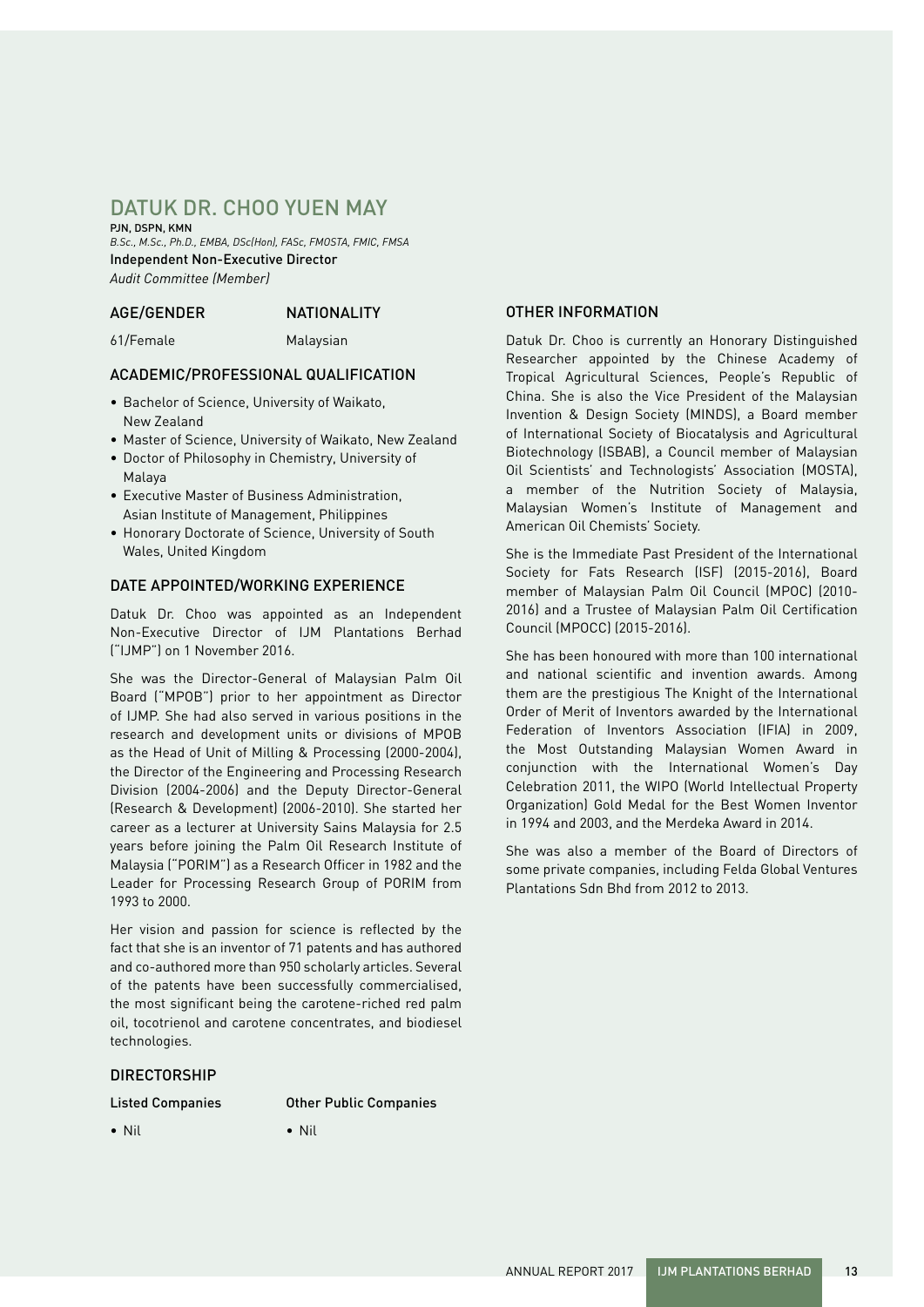## PROFILE OF BOARD OF DIRECTORS & SECRETARY

## TAN SRI DATO' TAN BOON SENG

**@** KRISHNAN PSM, DSPN, SMS *B. Econs (Hons), CPA(M), MBA*

Non-Executive Director

### AGE/GENDER NATIONALITY

64/Male Malaysian

### ACADEMIC/PROFESSIONAL QUALIFICATION

- Bachelor of Economics (Honours), University of Malaya
- Master of Business Administration, Golden Gate University, San Francisco, USA
- Member of the Malaysian Institute of Certified Public Accountants

### DATE APPOINTED/WORKING EXPERIENCE

Tan Sri Krishnan was appointed a Non-Executive Director of IJM Plantations Berhad on 7 December 1993.

He joined IJM Corporation Berhad ("IJM") as Financial Controller in 1983. Prior to joining IJM, he was with Kumpulan Perangsang Selangor Berhad for seven (7) years, his last position was Group Financial Controller. He was appointed an Alternate Director of IJM on 12 June 1984, Director on 10 April 1990 and Deputy Group Managing Director on 1 November 1993. He was then appointed Group Managing Director on 1 January 1997 and was redesignated Chief Executive Officer & Managing Director ("CEO&MD") on 26 February 2004. He stepped down as the CEO&MD of IJM on 31 December 2010 and was appointed Executive Deputy Chairman on 1 January 2011. He was subsequently redesignated as Deputy Non-Executive Chairman on 1 January 2014.

### **DIRECTORSHIP**

#### Listed Companies

- IJM Corporation Berhad
- Grupo Concesionario del Oeste S.A., Argentina

#### Other Public Companies

- HSBC Bank Malaysia Berhad (Independent Non-Executive Chairman)
- Malaysia Airlines Berhad
- Malaysia Aviation Group Berhad
- Malaysian Community & Education Foundation

### OTHER INFORMATION

Tan Sri Krishnan is actively involved in the promotion of Malaysia India business ties and is the Founder President of the Malaysia-India Business Council ("MIBC") and the Co-Chairman of the Malaysia India CEO Forum. He was the President of MIBC from 2008 to 2015.

He also serves as a management committee member of the Olympic Council Trust and President of the Klang High School Old Boys Association.



*Bornean ironwood (Eusideroxylon zwageri) in conservation area*